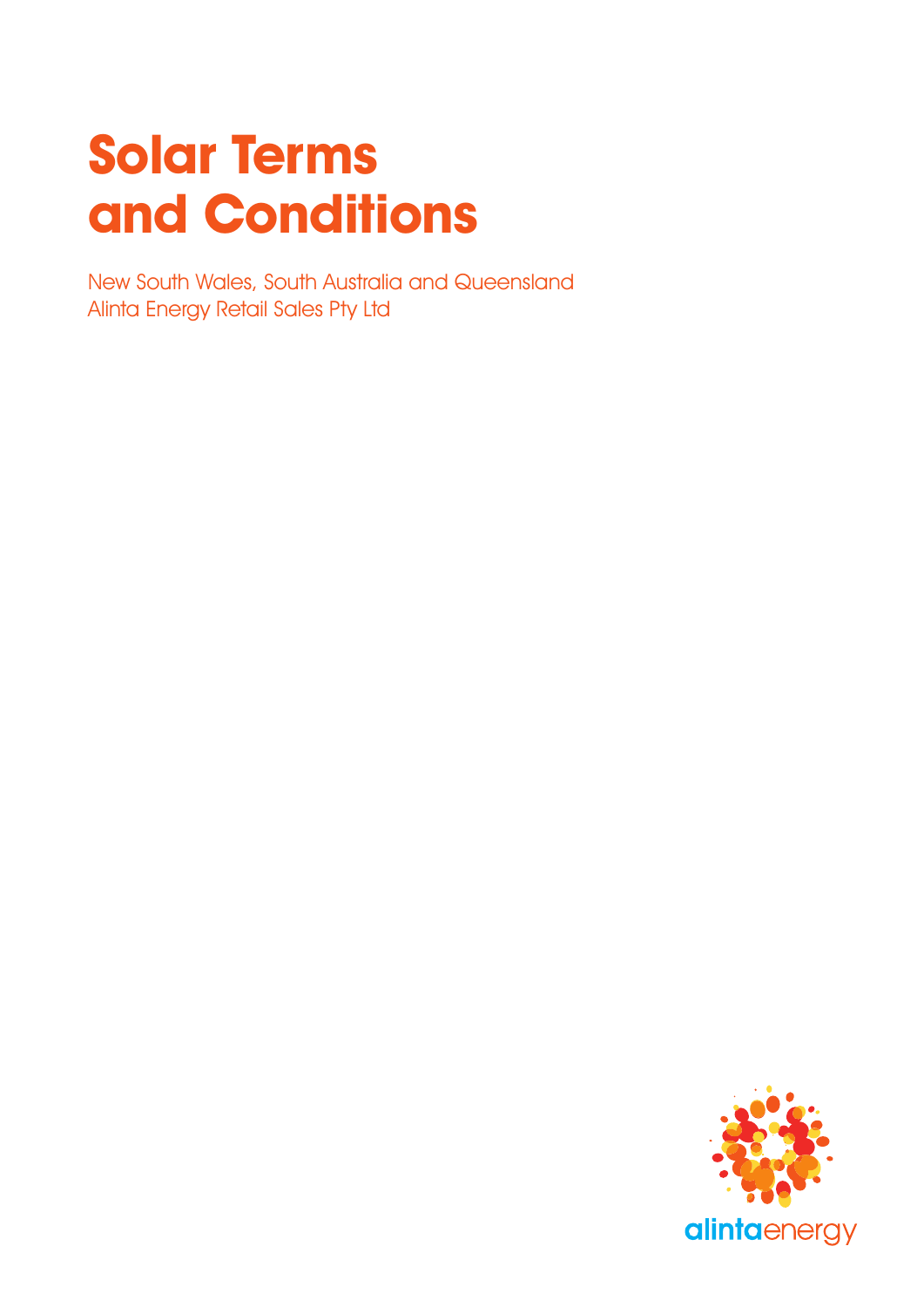# 1 About this Agreement

- 1.1 You have entered into this Agreement if:
	- (a) at the time you entered into the Energy Contract with us, you also signed up (as part of that Energy Contract signup process); or
	- (b) you have an Energy Contract with us and, while that Energy Contract remains in place, you signed up,

 to receiving a feed-in tariff from us in relation to electricity generated and exported into the grid from the Qualifying Solar System at your Premises.

- 1.2 You agree to sell to us, and we agree to purchase from you, Solar Electricity during the Term of this Agreement on the terms and conditions of this Agreement.
- 1.3 You are eligible to enter into this Agreement with us if:
	- (a) you are a Qualifying Customer;
	- (b) you have an Energy Contract with us for the Premises at which your Qualifying Solar System is installed;
	- (c) you generate Solar Electricity from not more than one Qualifying Solar System at the Premises, and that Qualifying Solar System complies with the requirements of all Applicable Regulations;
	- (d) we receive confirmation from your Distributor that the Qualifying Solar System has been connected to the distribution network in a manner which allows Solar Electricity to be metered and fed into the network;
	- (e) you have metering equipment at your Premises that records the electricity generated by your Qualifying Solar System and dispatched into the distribution network, which meets our and the Distributor's reasonable requirements and any requirements under the Relevant Electricity Act and other Applicable Regulations;
	- (f) you do not participate in anyRegulated Feed-in Scheme in relation to your Qualifying Solar System; and
- (g) all other requirements of the Applicable Regulations have been met.
- 1.4 Despite any other provision of this Agreement, if there is any inconsistency between these terms and conditions and your Energy Contract, these terms and conditions prevail in relation to the sale and supply of Solar Electricity.

## 2 Interpretation

- 2.1 In this Agreement:
	- (a) "you" has the same meaning as in our Energy Contract;
	- (b) a reference to an Act, regulation, order, code, guideline, licence or rules is to be read as a reference to that document as amended, re-enacted, replaced or varied from time to time;
	- (c) a singular word should be understoodto include the plural and vice versa;
	- (d) a reference to a month means a calendar month.

# 3 Connection to the Distributor's distribution system

- 3.1 If you make a request to us to connect your Qualifying Solar System to a Distributor's distribution network we will make a request that your Distributor arrange the connection as soon as practicable after you have satisfied all the requirements which enable us to make that request. You must supply us with all of the information that we need under the Relevant Electricity Act and the National Electricity Rules or which is required by the Distributor.
- 3.2 You are responsible for and must reimburse us for all reasonable costs and expenses which we incur in carrying out your request for connection of your Qualifying Solar System to your Distributor's distribution network.
- 3.3 You acknowledge that you may be required to pay for:
	- (a) the cost of installing and maintaining any additional metering equipment or upgrades to existing metering equipment required by us or the Distributor, including the costs of a site assessment by either a Distributor's or our representative; or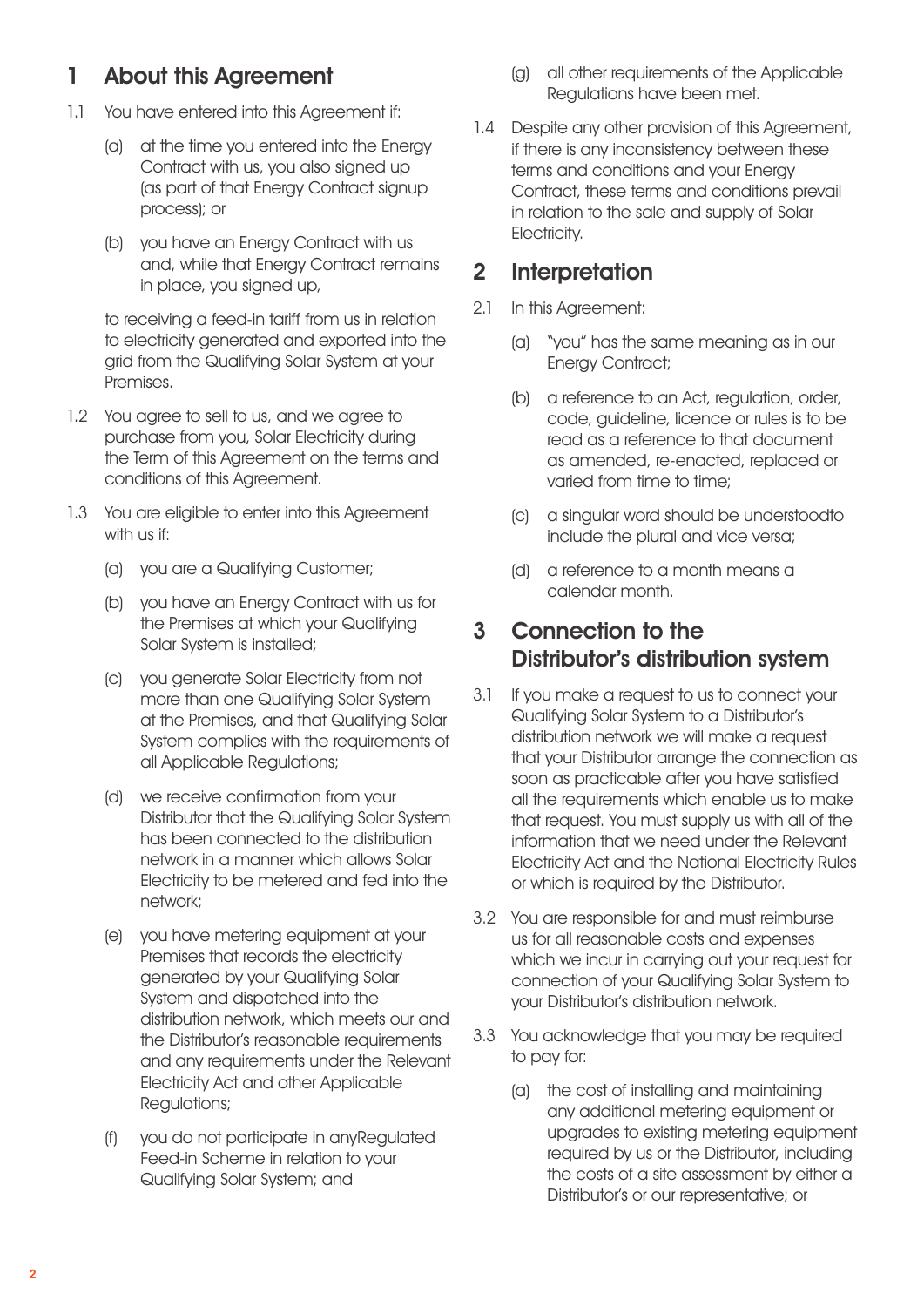- (b) the cost of any additional works required by us or the Distributor in relation to the Qualifying Solar System and its connection to the distribution system.
- 3.4 If you request us to do so, we will inform you of the amount of any additional costs and expenses for which you may become liable under this clause 3 before the relevant work is undertaken.

# 4 Commencement and duration

- 4.1 This Agreement commences on the last to occur of the following:
	- (a) all of the eligibility criteria set out in clause 1.3 are met;
	- (b) the Distributor confirms with us that:
		- (i) the Premises are connected to their network and that you have complied with all of their requirements;
		- (ii) your Qualifying Solar System has been connected to their network; and
		- (iii) your NMI has been assigned the relevant network tariff code; and
	- (c) you have provided us with your explicit informed consent to enter into this Agreement, referred to in this Agreement as the End Date.
- 4.2 This Agreement will continue until the first to occur of the following:
	- (a) subject to clause 5.2, your Energy Contract with us comes to an end; and
	- (b) you or we otherwise terminate this Agreement in accordance with clause 5, referred to in

## 5 Termination

- 5.1 Subject to clause 5.2, if the Energy Contract is terminated by either party this Agreement will automatically terminate on the date that the Energy Contract terminates.
- 5.2 If the Energy Contract is replaced with another electricity purchase agreement between you and us, we may elect not to terminate this Agreement by notice to you before the existing Energy Contract is replaced.
- 5.3 If we elect not to terminate this Agreement under clause 5.2, any reference in this Agreement to "Energy Contract" is deemed to be a reference to the replacement electricity purchase agreement.
- 5.4 This Agreement automatically terminates if:
	- (a) you cease to be a Qualifying Customer; or
	- (b) the generator ceases to be a Qualifying Solar System.
- 5.5 You may terminate this Agreement with immediate effect by written notice to us.

# 6 General solar feed-in credits

- 6.1 During the Term we will, in accordance with this Agreement, credit Solar Electricity Credits against charges payable by you under your Energy Contract for that relevant Billing Period.
- 6.2 Your Solar Electricity Credits will be calculated in accordance with the following formula:

#### **Solar Electricity Credit = Market Solar Feed-in Tariff x Solar Electricity Supplied**

- 6.3 If we have been unable to calculate your Solar Electricity Supplied for a relevant period based on a reading of your Meter your Solar Electricity Supplied for that period will be zero unless your Distributor estimates the generation in accordance with the Applicable Regulations.
- 6.4 If the amount you owe us for a Billing Period under your Energy Contract is less than the amount of your Solar Electricity Credits the balance of the Solar Electricity Credits will remain as a credit on your next bill (Excess Solar Electricity Credits).
- 6.5 For the avoidance of doubt, no interest may be charged by you in relation to any Solar Electricity Credits that you may have accumulated from time to time under the terms of this Agreement.
- 6.6 If at any time you wish us to review your account you may request us to do so and we will review it in accordance with the provisions of the Applicable Regulations.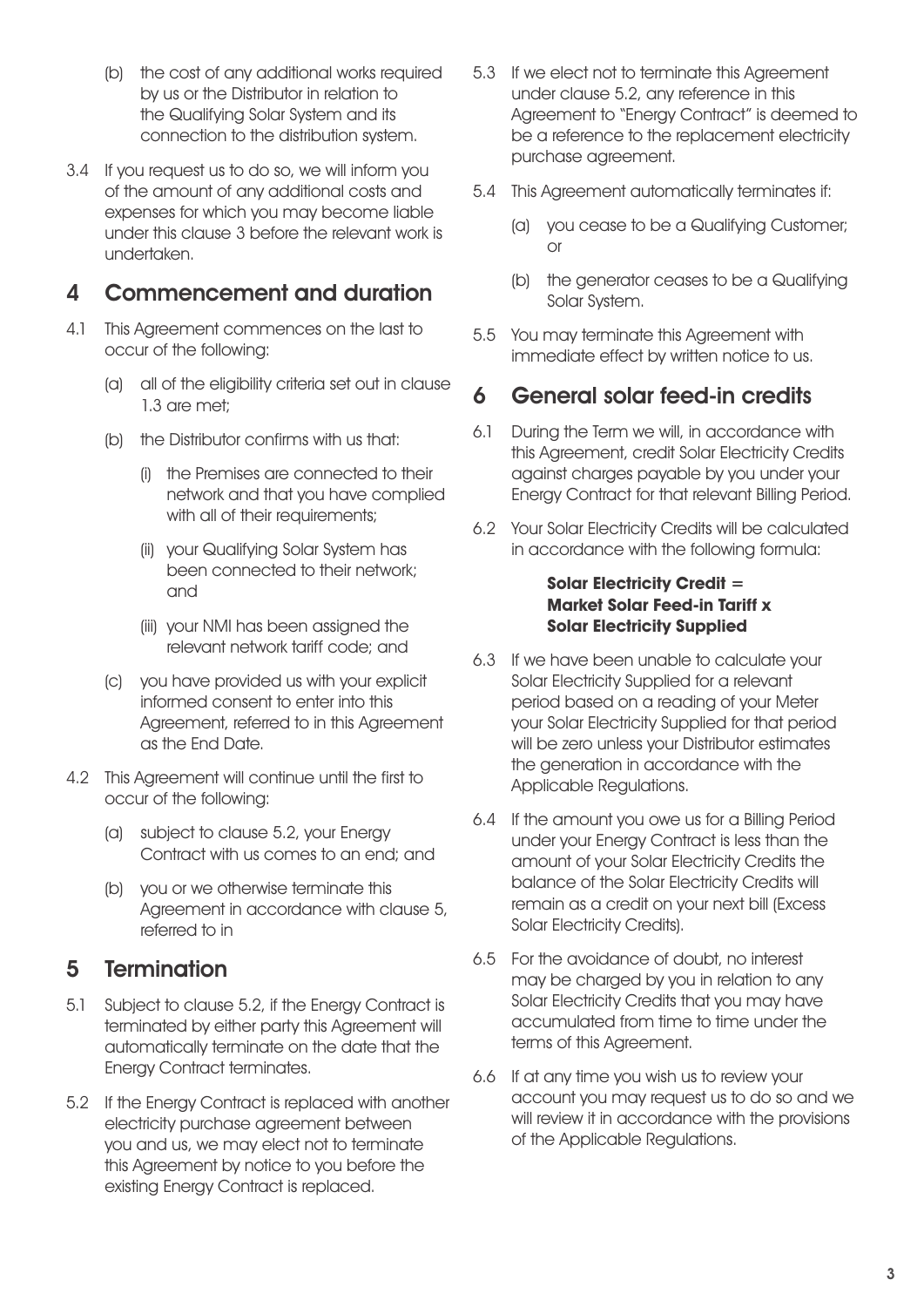- 6.7 If at any time we have applied:
	- (a) fewer Solar Electricity Credits to your account than we should have done under the terms of this Agreement we will credit those amounts to your account; or
	- (b) more Solar Electricity Credit to your account than we were obliged to do under the terms of this Agreement we may recover the over-credited amount and in doing so we will follow the procedures set

# 7 Metering

- 7.1 You must install a Meter at the Premises that complies with all Applicable Regulations and any reasonable requirements imposed by us or by your Distributor.
- 7.2 You agree to take whatever steps may be necessary to provide us with access to any information that is generated by your Meter.
- 7.3 It is your obligation to ensure that any data produced by the Meter complies with the Applicable Regulations.
- 7.4 Subject to you providing us with reasonable and safe access to the Premises, we aim to ensure that your Meter is read at least once every 12 months. We will not be in breach of this requirement if we have been unable to comply because you have failed to provide us or our representative with safe, convenient and unhindered access to the Premises and to the Meter for the purpose of reading the Meter and for connection, disconnection, reconnection, maintenance and repair.
- 7.5 You must not tamper with your Meter.

## 8 Additional costs

- 8.1 You acknowledge that you may be required to pay the following costs to us as a result of entering into this Agreement:
	- (a) costs associated with the installation, maintenance or other technical support required by us or by your Distributor under this Agreement; and
	- (b) any charges imposed on us by the Distributor as a result of the metering or other services supplied by the Distributor.

8.2 If work needs to be undertaken that may lead to costs of the type described in clause 8.1 being incurred you may ask us to specify what those costs are before the work is undertaken.

# 9 Your bill

- 9.1 You will not receive a separate bill or statement as a result of entering into this Agreement. Any Solar Electricity Credits accumulated by you during the Term of this Agreement will be set off against the bill that you receive pursuant to your Energy Contract.
- 9.2 Your bill will clearly itemise:
	- (a) the amount of Solar Electricity fed into the Distribution Network by your Qualifying Solar System during the relevant Billing Period;
	- (b) the amount of Solar Electricity Credits accumulated by you;
	- (c) the amount (if any) of excess Solar Electricity Credits remaining on your account, being Solar Electricity Credits which are in excess of the charges payable by you on your account in respect of the Billing Period covered by that account; and
	- (d) any charges that we have applied to your account, or other adjustments that we have made, in accordance with this Agreement.

# 10 Interruption, reduction or disconnection

- 10.1 All of the terms under the Energy Contract that relate to the interruption, disruption, reduction or disconnection of the supply of electricity to you also apply to this Agreement.
- 10.2 You agree that the connection of your Qualifying Solar System, and your ability to supply us with Solar Electricity may be interrupted, discontinued or restricted for the same reasons set out in your Energy Contract.

# 11 GST

11.1 Any consideration or amount payable under this Agreement including any non- monetary consideration, is inclusive of GST unless stated otherwise.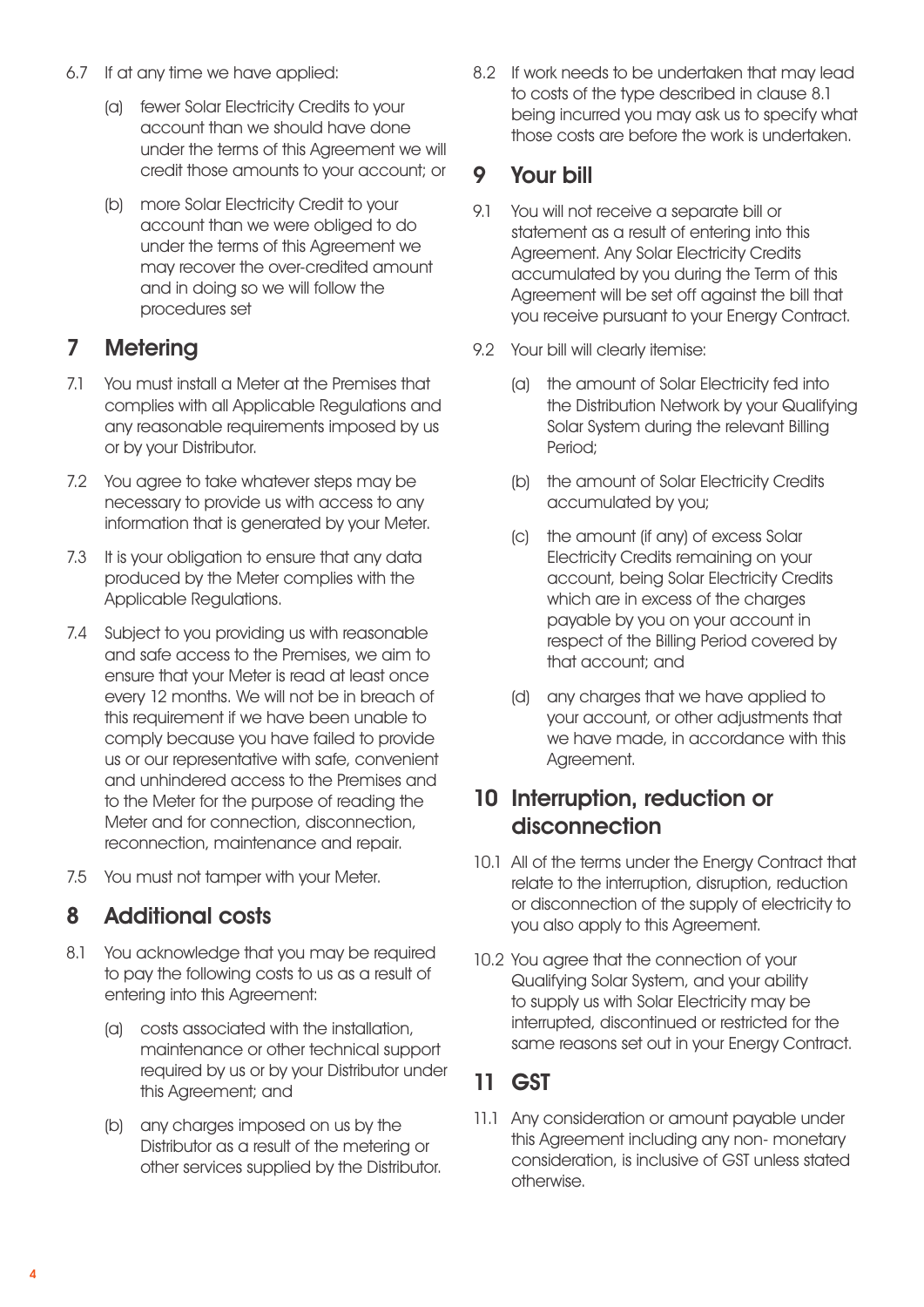- 11.2 Subject to clause 11.3, if we become liable to pay GST in connection with this Agreement you agree to:
	- (a) pay to us in addition to any other amounts that may be due to us under this Agreement or under the Energy Contract, an additional amount equal to the amount of that GST;
	- (b) you must pay such an amount to us within 14 days of being provided with a valid tax invoice by us.
- 11.3 If any GST payable in relation to a supply made under this Agreement varies from the additional amount that is paid by you under clause 11.2 so that a further amount of GST is payable in relation to the supply or a refund credit of GST is obtained in relation to the supply, then we will provide a corresponding refund or credit to, or will be entitled to receive a corresponding amount from, you.
- 11.4 Subject to the foregoing provisions of this clause, you are solely liable for payment of all taxes which may be incurred as a result of this Agreement and you agree to indemnify for any such liabilities that we may incur.
- 11.5 If you are a business customer you must supply us with a valid ABN in respect of this Agreement.
- 11.6 Unless you supply us with a valid ABN under clause 11.5, you warrant to us that your generation of electricity by your Qualifying Solar System is for private and domestic purposes and is not related in any way to any business purposes carried on by you or any other person. You undertake to indemnify us for all loss, damage, cost and expense that may arise from any breach of the foregoing warranty.

## 12 Your rights

12.1 You may ask us to review your bills or provide you with information on any solar feed-in tariff offers that we may from time to time make and we will process your request and provide the information to you within a reasonable period of time.

# 13 Your obligations

- 13.1 You must:
	- (a) obtain and maintain all necessary licences, permits, registrations, exemptions and/or approvals from all relevant authorities (including building and planning approvals) required for you to generate and sell Solar Electricity;
	- (b) comply with all Applicable Regulations;
	- (c) supply us with the Solar Electricity in accordance with the requirements that may be specified by your Distributor from time to time (including in your network connection agreement with the Distributor);
	- (d) ensure that any variations in the voltage and/or frequency of the Solar Electricity which you sell to us do not exceed the levels prescribed by the Applicable Regulations; and
	- (e) ensure that you supply Solar Electricity at the point where the Distributor's distribution network connects to the Premises.
- 13.2 You must not modify your Qualifying Solar System without first obtaining the written consent of the Distributor.
- 13.3 You must notify us as soon as is reasonably practicable about any changes in your contact details or other relevant circumstances including if you cease to meet

# 14 Force majeure

- 14.1 If, but for this clause 14, either party would commit a breach of this Agreement and that breach is caused by a Force Majeure Event:
	- (a) the obligations of the defaulting party under this Agreement are suspended to the extent to which they are affected by the Force Majeure Event as long as that event continues; and
	- (b) the defaulting party must give the other party notice of that fact including full particulars of the Force Majeure Event, an estimate of its likely duration, the obligations affected by it and the extent of its effect on those obligations and the steps taken to remove, overcome or minimise its effects.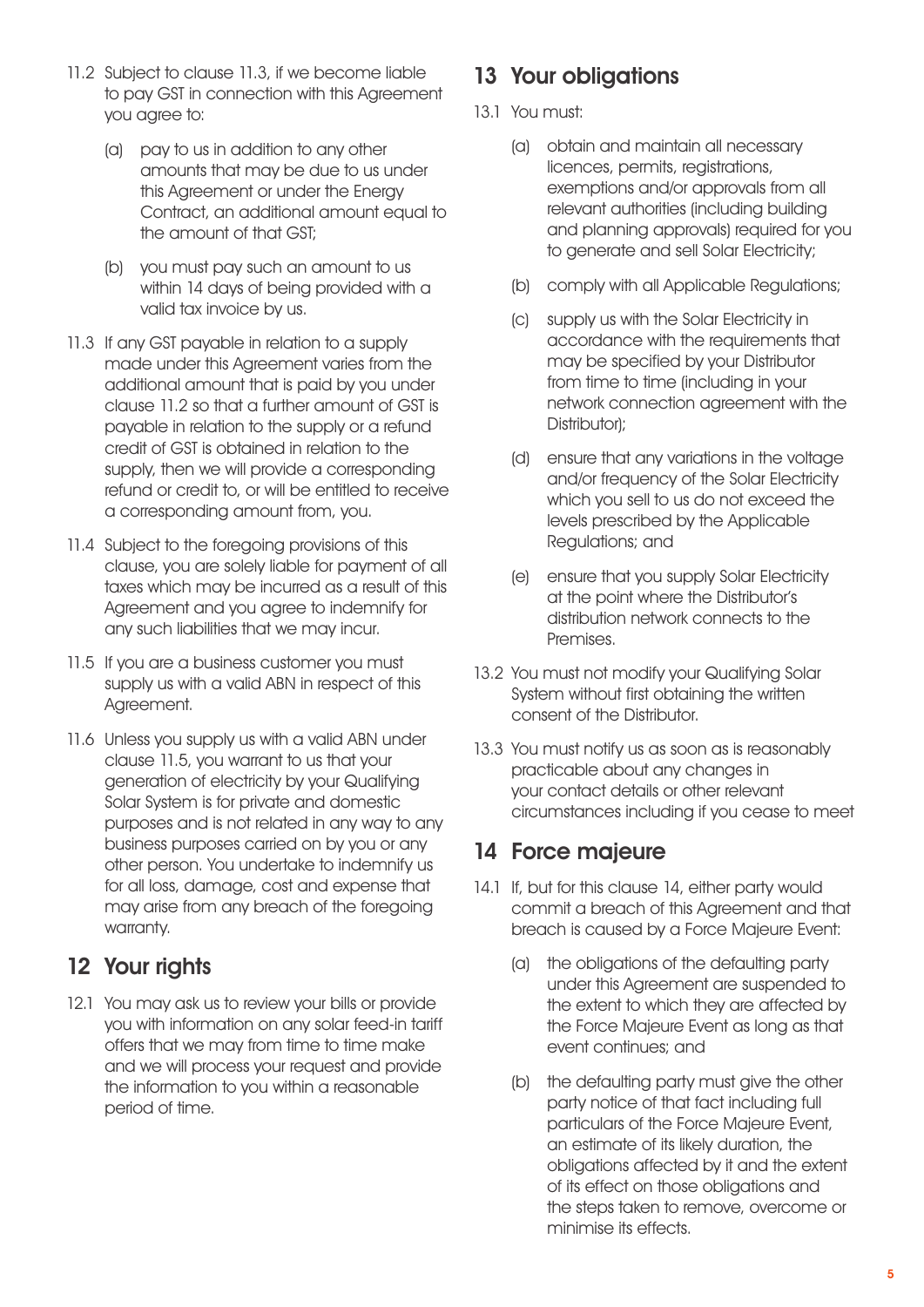- 14.2 For the purposes of clause 14.1(a), if the effects of a Force Majeure Event are widespread the defaulting party will be deemed to have given the other party prompt notice if it makes the necessary information available to the other party as soon as is reasonably practicable.
- 14.3 The parties may agree with one another that a defaulting party is not to have the benefit of clause 14.1(a) in respect of any Force Majeure Event.
- 14.4 A party that seeks to rely upon clause 14.1(a) must use its best endeavours to remove, overcome or minimise the effects of the Force Majeure Event as quickly as possible. However, this does not require either party to settle any dispute (that may be related to the Force Majeure Event) on terms that it would not otherwise agree to.
- 14.5 Nothing in this clause 14 varies or excludes the operation of section 120 of the National Electricity Law.

# 15 Miscellaneous

## **Liability**

15.1 We do not accept any responsibility for any risks or liabilities associated with the operation of your Qualifying Solar System including its control, use, maintenance or connection to the Distributor's distribution network.

## **Assignment**

- 15.2 You must not novate this Agreement, or assign, transfer or deal with the rights created under this Agreement, without our written consent.
- 15.3 We may novate this Agreement, or assign or transfer our rights and obligations under this Agreement to any person (assignee), without your consent if:
	- (a) the assignee takes a novation, assignment or transfer of our rights and obligations under the Energy Contract; or
	- (b) the novation, assignment or transfer forms part of the transfer to a third party of all or substantially all of our retail business.

## **Notices**

15.4 The terms of the Energy Contract that relate to notices, consents, documents or other communications also apply to this Agreement, unless this Agreement provides to the contrary.

## Governing Law

15.5 This Agreement is governed by the laws of the Relevant State in which the Premises are located and each of us submit to the nonexclusive jurisdiction of the courts of that Relevant State.

#### **Waiver**

15.6 Any failure by us to exercise any of our rights or powers under this Agreement is not a waiver of those rights or powers unless we agree otherwise in writing.

## **Variations**

- 15.7 Subject to anything to the contrary in this Agreement:
	- (a) we may vary this Agreement by notice in writing to you (subject to any requirements for variations set out in the Applicable Regulations); or
	- (b) the parties may vary this Agreement by agreement in writing.
- 15.8 By entering into this Agreement you provide us with explicit informed consent to any such variations (and to any variations contemplated by clause 15.13).

#### Severance

15.9 If the whole or any part of a provision of this Agreement is void, unenforceable or illegal that provision will, so far as is possible, be severable. The remainder of this Agreement will continue to operate with full force and effect and the validity and enforceability of the remainder will be unaffected.

#### Entire Agreement

15.10 This Agreement sets out the entirety of the agreement between us for the supply of Solar Electricity by you to us and you acknowledge that you have not relied on any representation, inducement, warranty or promise which is not contained in this document.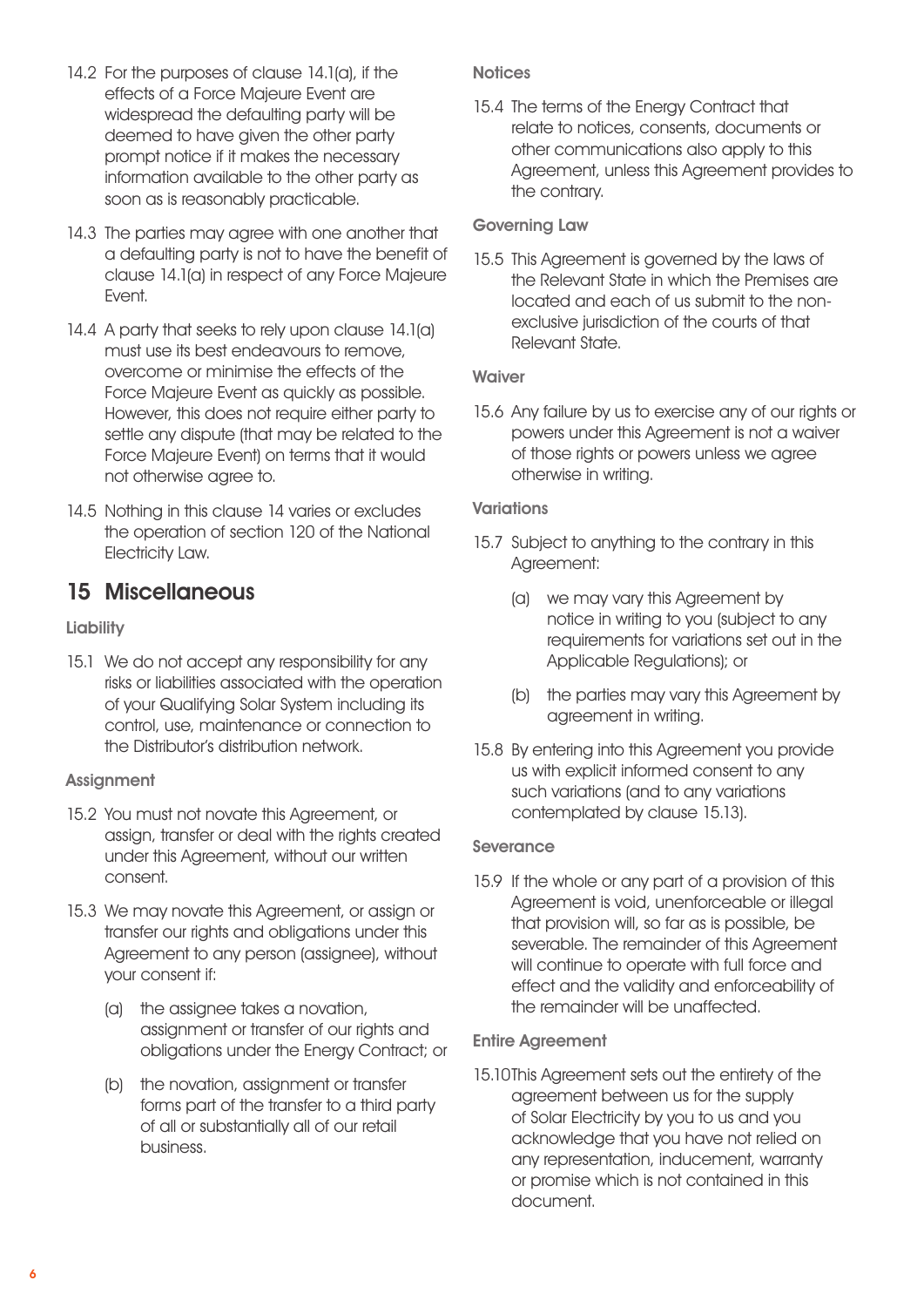- 15.11 You acknowledge that the Energy Contract deals exclusively with the sale of electricity by us to you and that the Energy Contract is separate from this Agreement.
- 15.12 If and to the extent that any matter is required to form part of this Agreement that is not included expressly in these terms and conditions the relevant provisions will be implied into this Agreement as if

#### Changes in the Laws

15.13 It is acknowledged that there may be changes in the laws that govern the sale and supply of electricity (including Solar Electricity) which may affect the operation of this Agreement. It is agreed that if in our reasonable view the changes to the laws materially alter the rights that subsist under this Agreement we may amend this Agreement by notice to you to take those changes into account and you are deemed to agree with those amendments.

# 16 Definitions

16.1 In this Agreement the following words and phrases bear the meanings set out in this clause.

> Applicable Regulations means any applicable legislation, regulations, orders in council, codes, guidelines, licenses or other mandatory obligations that are relevant to the operation of, or the matters contemplated in, this Agreement.

**Billing Period means a calendar month** during which we sell electricity to you under your Energy Contract.

 Commencement Date has the meaning given in clause 4.1 of this Agreement.

 Distributor means the holder of the distribution licence of the electricity distribution network to which the Supply Address is connected;

 Distributor means the entity registered with the Australian Energy Market Operator as the network service provider operating the electricity distribution network to which the Premises are connected.

 End Date has the meaning given in clause 4.2 of this Agreement.

 Energy Contract means an agreement between you and us for the sale of electricity to you at the Premises.

 Force Majeure Event means an event beyond the reasonable control of you or us.

 GST means the Goods and Services Tax as defined under the GST Law.

 GST Law means the same as 'GST Law' means in the A New Tax System (Goods and Services Tax) Act 1999 (Cth).

 Market Solar Feed-in Tariff means the market solar feed-in credit tariff (expressed in cents/ kWh) set by us from time to time for the Relevant State (which amount is available on our website and specified in our bill, with changes to that amount being notified to you in advance).

 Meter means a device installed to the satisfaction of the Distributor for the purpose of recording the amount of Solar Electricity supplied by you to us.

 NSW Electricity Act means the Electricity Supply Act 1995 (NSW).

Premises means the premises to which electricity is sold by us to you under the Energy Contract between you and us.

 Qld Electricity Act means the Electricity Act 1994 (Qld).

 Qld Solar Bonus Scheme means the scheme of that name which was closed to new applicants from 9 July 2012.

 Qualifying Customer means if the Premises are in Queensland, NSW or South Australia, a "small customer" as defined by the National Energy Retail Law (as applied in the Relevant State).

 Qualifying Solar System means a solar photovoltaic generator which has a generating capacity of no more than 5kW (or larger, at our discretion).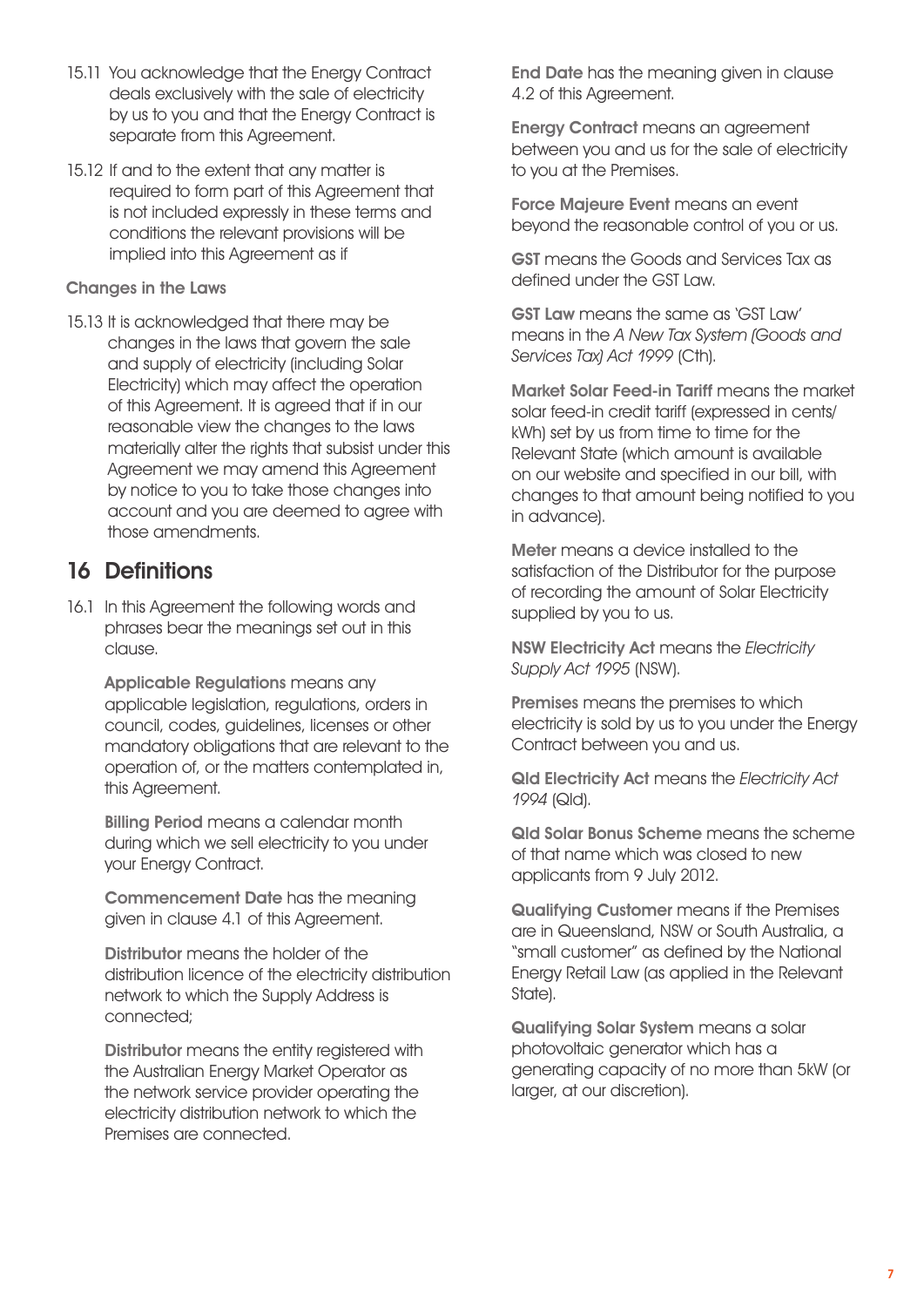Regulated Feed-in Scheme means

- (a) the Qld Solar Bonus Scheme;
- (b) the SA Solar Feed-in Scheme;

Relevant Electricity Act means

- (a) if the Premises are in South Australia,the SA Electricity Act;
- (b) if the Premises are in New South Wales, the NSW Electricity Act; and
- (c) if the Premises are in Queensland, the Qld Electricity Act.

Relevant State means

- (a) if the Premises are in South Australia, South Australia;
- (b) if the Premises are in New South Wales, New South Wales; and
- (c) if the Premises are in Queensland, Queensland.

SA Electricity Act means the Electricity Act 1996 (SA).

SA Solar Feed-in Scheme means the SA solar feed-in scheme which closed to new entrants on or before 30 September 2013 and for the avoidance of doubt includes all customer groups which have not otherwise expired at the date of this Agreement (including customer groups 1,2 & 3).

 Solar Electricity means electricity generated by your Qualifying Solar System which is in excess of the electricity consumption requirements at the Premises and is fed into the Distributor's distribution network.

Solar Electricity Credit has the meaning given in clause 6.2.

Solar Electricity Supplied means the amount (measured in kilowatt hours) of Solar Electricity supplied to the Distributor's distribution network by you in the relevant Billing Period, as recorded by the Meter or as may be determined under clause 7.

 Term means the period commencing on the Commencement Date and ending on the End Date.